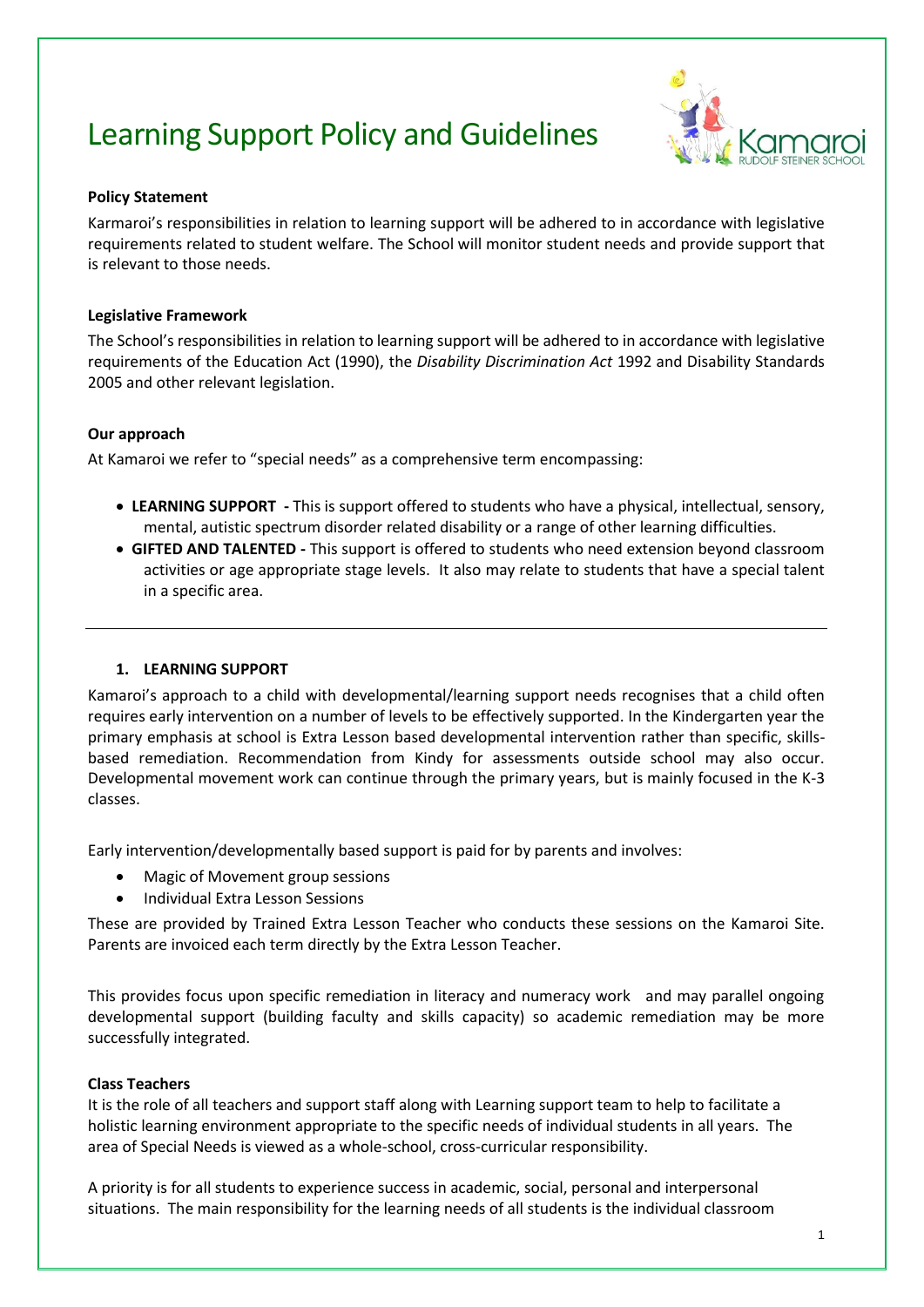teacher. Learning support is intended to complement existing classroom programs, as well as targeting individual learning needs. Learning support staff may be provided to assist the classroom teachers by providing focused support and direction as required.

The inclusion of students with disabilities within the classroom necessitates provision of support services for both students and teachers. This support is maintained to enable quality teaching and learning to take place accommodating the needs of identified students.

The whole staff, together with the assistance of the learning support personnel, including assistants, aims:

- To foster a secure, safe, caring and accepting school environment for all students with additional needs by maintaining a personal model of professionalism.
- To allow all students every opportunity to gain access to the curriculum and develop the skills necessary for the development of self-concept and self-esteem.
- To maintain a caring network between the learning support staff, other teachers, and the general school community, assisting students with special educational needs, to develop in social, emotional and academic aspects of their education.
- To promote an inclusive environment in the classroom that strives for acceptance of uniqueness and differences of each student.

# **Learning Support Team**

The Learning Support team includes the Learning Support Teacher, Principal, Chaplain, Director of Wellbeing, Assistants, and external contractor for Extra Lesson. Some, or all of the team may contribute for each referred student based on:

- Consultations with the classroom teachers
- Teacher observations from the classroom
- In class observations
- Parent interviews and feedback
- Intervention screening
- Specialist reports
- Social/emotional/behavioral needs

# **Learning Support Team Approach**

The Learning Support Team maintains a global view of the learning support needs across the school and prioritizes resources accordingly.

The Learning support team may:

- Offer support to students and teachers within an inclusive classroom setting.
- Include parents and carers in individual sessions to provide them with skills to support children at home
- May provide 1:1 or small group work for additional repetition or modification of tasks eg reading m revision, sight words, spelling, MultiLit
- Compare student test results and monitor ongoing progress
- Provide input and guidance to teachers based on data
- Work collaboratively with teachers, parents and the school community to design and implement appropriate programs.
- Withdraw students or student groups to allow for the development of literacy or other skills
- Assist with advice and preparation of differentiated work tasks / assessments.
- May assist or provide input into the preparation of Student Support Plans (SSP) for each student with additional needs in consultation with parents, students and relevant specialists.
- Liaise with classroom teachers regarding administration of standardised testing for identification and tracking purposes.
- Correlate and analyse results of individual, small or large group testing.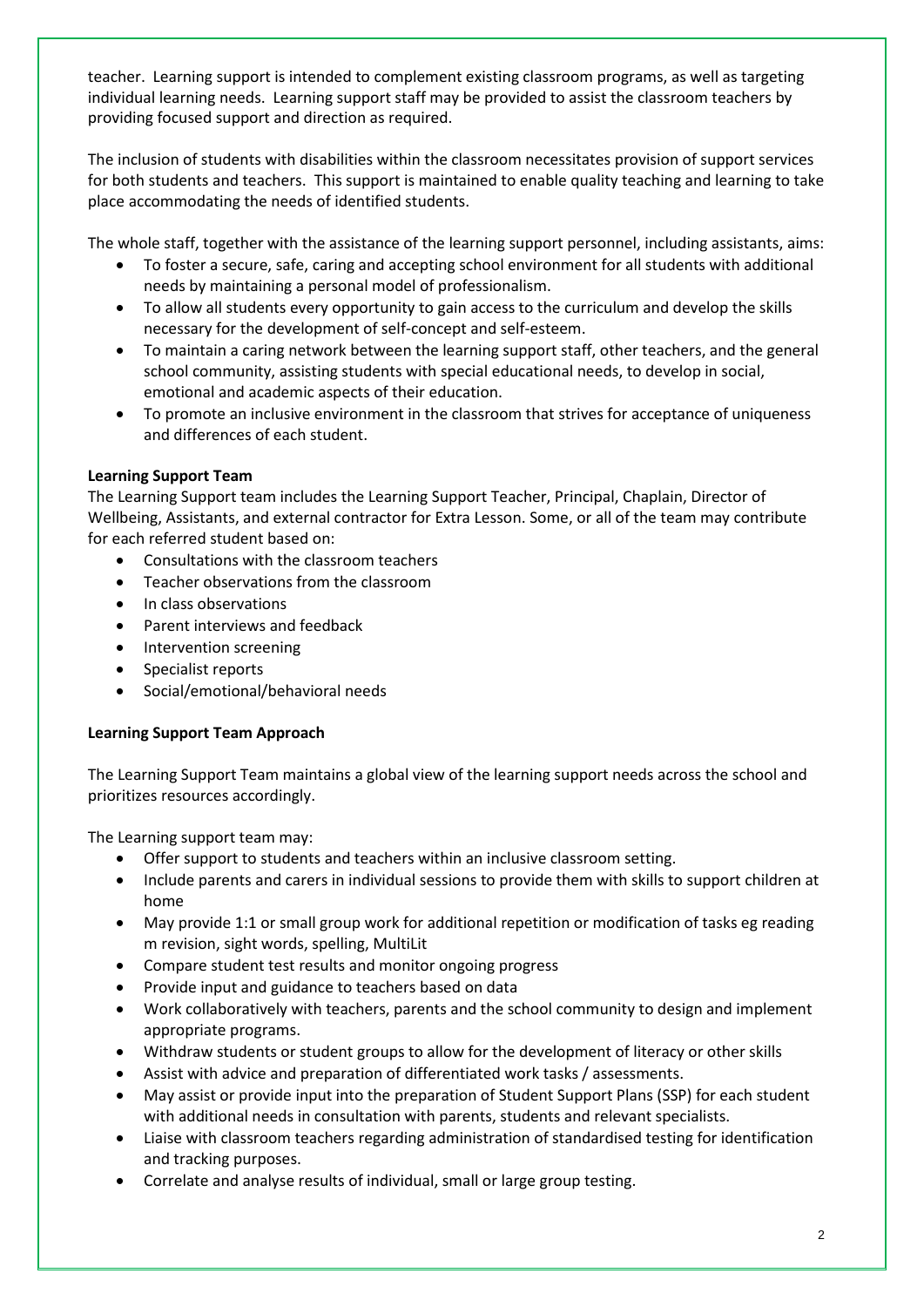- Brief staff so that they develop the skills and knowledge needed to work with students with special needs.
- May assist to facilitate access to the Special Provisions for assessments in NAPLAN
- Collaborate with the range of other personnel, including external speech-language pathologist, educational psychologists
- Consult with personnel from other relevant agencies.

# **Identifying students with Special Needs**

The process of identification aims to:

- be inclusive and school-wide
- be culturally fair
- encourage input from caregivers and students.

Students with Special Needs are identified a number of ways, including:

- Enrolment forms ask parents to identify any special needs' issues that pertain to their child. This information is passed-on to the teacher/s who monitors the student who may also require further assessment.
- Information gathered as part of formalised assessment is considered by the classroom teachers and the Learning Support team.
- Formal and informal procedures will be used to assess the needs of the individual student and the level of Learning Support intervention that may be required.
- Utilising outside medical and learning professional assessments
- Testing occurs regularly in all year levels and include:
	- o National Literacy and Numeracy Progressions
	- o PM Reader Running records
	- o Spelling Dalwood
	- o PAT Maths and Comprehension
	- o LIEN/LIN Maths testing
	- o Summative Tests
	- o teacher-constructed tests / curriculum-based assessments
	- o teacher observations
	- o work samples

Teachers who believe that a student may have a learning difficulty / disability refer the student to the learning support staff.

The learning support staff may investigate further and consult with the teacher. If necessary, and following discussion with the parent, a referral may be given for an appropriate professional for further assessment.

If the assessment(s) confirms a disability the student may be offered support. The formulation of a Student Support Plan is determined by the individual student's level needs with identified disabilities.

# **Evaluations or Students Receiving Support**

The Learning Support program is evaluated continuously throughout the year. Monitoring of individual students may involve a combination of:

- observation
- formal testing / re-administering standardised tests
- collection and analysis of work samples
- individual communication with students / parents / teachers
- anecdotal records
- formal evaluation of SSP's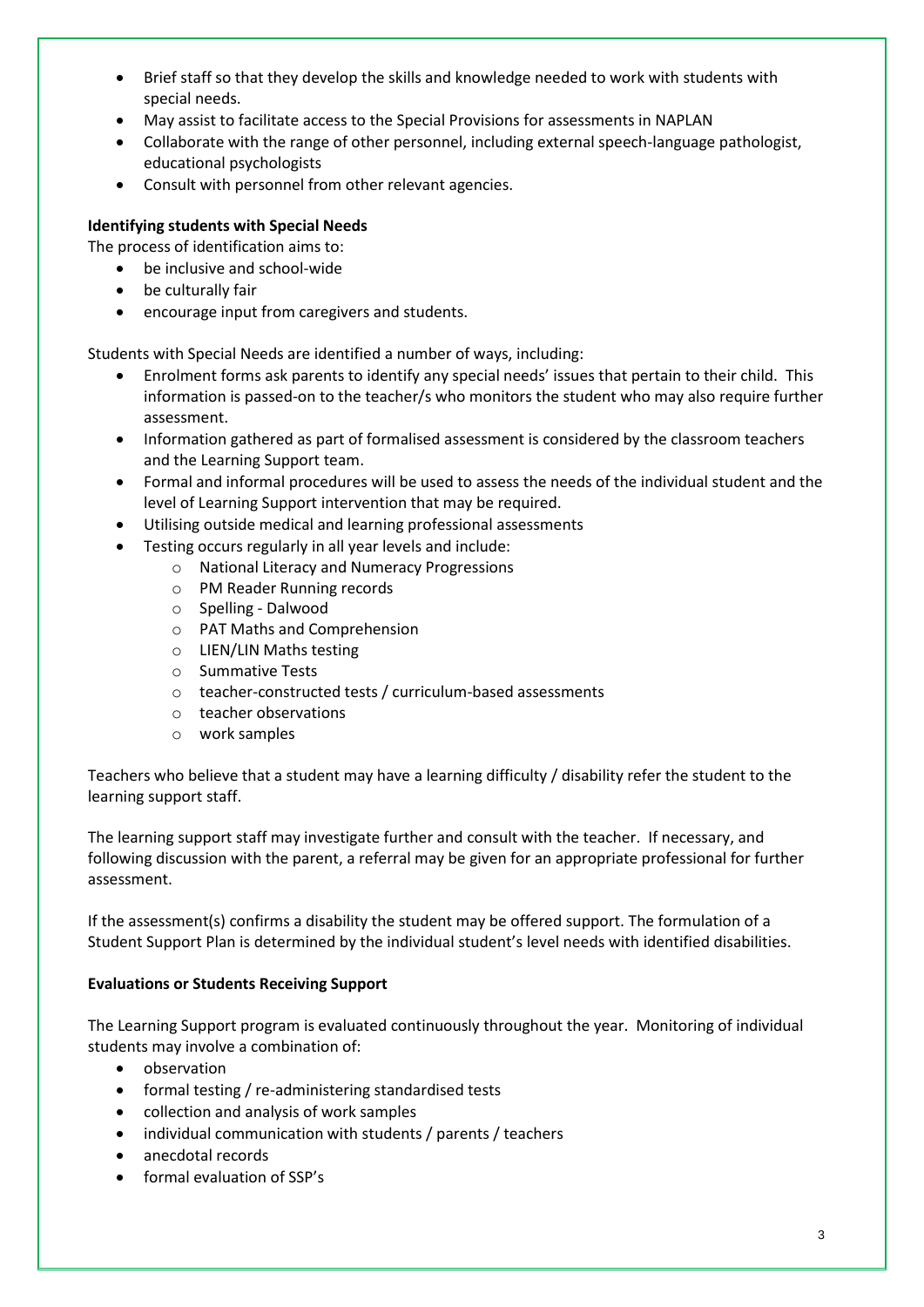#### **Learning Support Provision**

Kamaroi may provide support in the following ways:

- Reading and Maths groups for Classes 4, 5 & 6 once per week
- Small group sessions in phonics for Classes 3 & 4
- Individual sessions for Class 2 children and other children with high needs
- Specialist learning support by teacher to supporting the work of the literacy/numeracy learning as needed.
- For Social/Emotional support, Kamaroi's Chaplain sees individual children, small groups as well as taking whole class sessions.
- The Director of Wellbeing works closely with the Chaplain and teachers in supporting students with social/emotional and behavioural needs.
- o Extra Lesson Teacher who conducts session with groups of children and individual sessions.
- o Classroom assistance to target specific learning strategies

## **Procedure Overview**

The Kindergarten or Class Teacher following a review of enrolment information and or other ways that suggests a child requires additional support and he/she will normally initiate action. The class teacher will communicate with parents, Learning Support teachers and possibly external therapists, subject to the constraints of confidentiality.

- 1. Teacher maintains records
- 2. If applicable the teacher fills in a referral form for a child identified as needing support see appendix 1
- 3. Referral form goes to the Learning Support Team before the end of the term (Week 8). If a teacher has an urgent referral it can be given to the Learning Support team anytime in the term.
- 4. Learning Support Team looks at all the referrals and prioritises the list of children.
- 5. Before the end of the term, the timetables are adjusted to accommodate any new children.
- 6. Class teachers are given the new timetable at the beginning of each term.
- 7. Referrals cover literacy and numeracy support, Eurythmy Therapy, Magic of Movement, Extra Lesson

**The parent** is also encouraged to initiate action from any prior awareness of the child's difficulties, a family history or an older sibling's needs relevant to the younger child's needs.

**The Principal and Learning Support Team** will give collegiate assistance to the Class Teacher. The Principal in consultation with relevant key personnel will establish which children in the school have the greatest priority for the in-school learning support work, using the learning support by classes document which is updated on a termly basis and as appropriate an SSP's will be developed.

**The Learning Support Teachers** will work within their job description to assist particular children directly; to coordinate between teachers, parents, and others where appropriate; and to provide input to teachers and to the school.

## **Specifics**

When a child does not appear to have age appropriate development or have achieved the expected skills (as indicated through observation, developmental and academic assessment strategies), the teacher will discuss this with the parents. The school will recommend a school based developmental program or remedial academic support or social/emotional or behavioral support where it is deemed appropriate, and / or recommend further assessment for parents to follow up outside of school.

Our multi-disciplinary approach to learning support at Kamaroi encourages parents to share reports from other specialists with relevant teachers at school, picture building the child's needs in partnership, so they can be met as effectively as possible. The school may also enlist the support of Association of Independent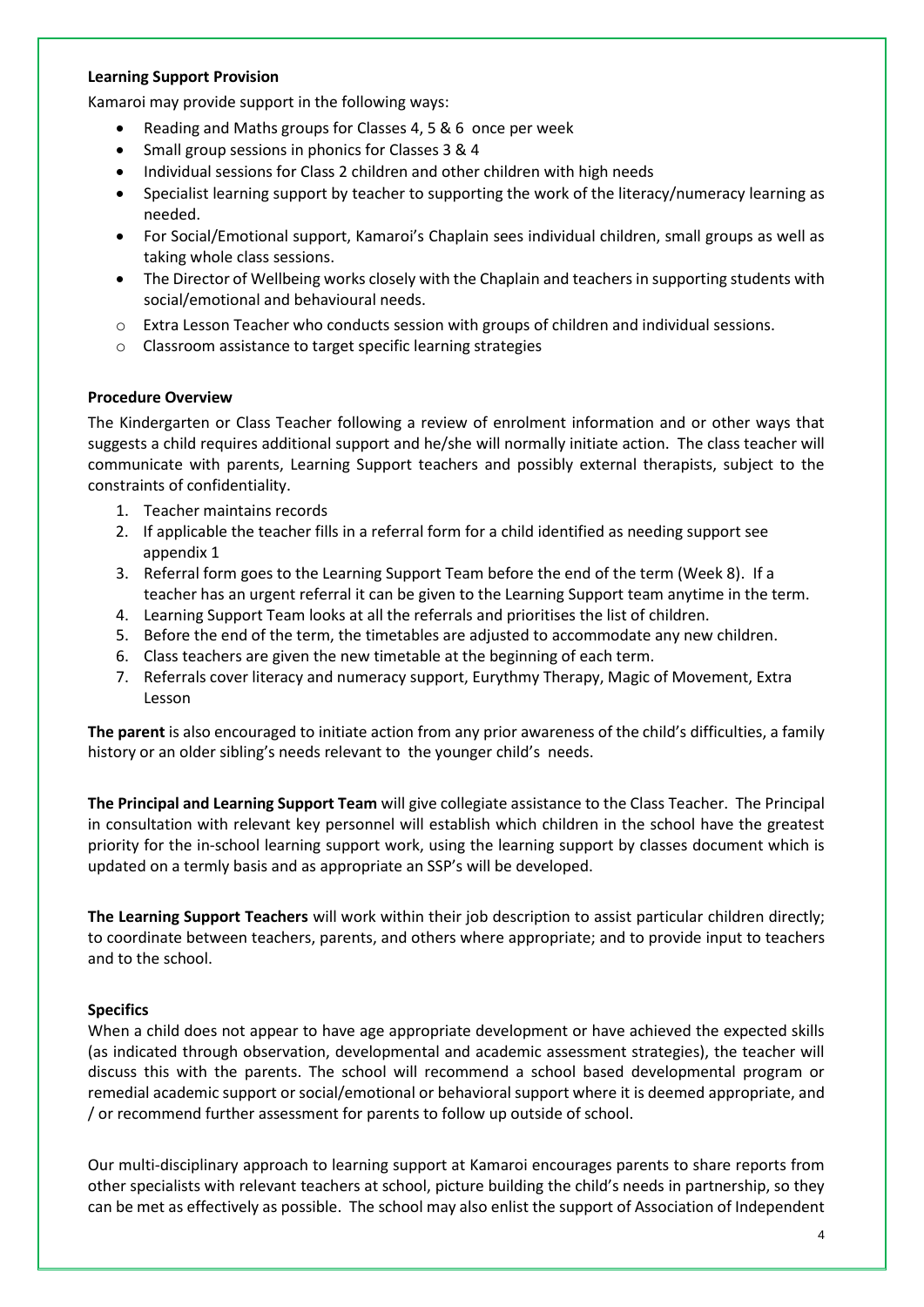Schools consultants, or other independent consultants for advice and visits to the school. These consultants also provide support to teachers in creating / monitoring learning plans for individual students.

Parents obtain external assessment/s and engage providers for on-going therapy as appropriate for their child's needs.

# **Roles**

# 1. **Learning Support team**

As the development of skills is often based on practice, the amount provided by the Learning Support team will normally be a part of the overall picture. Learning Support staff will endeavour to provide both class teacher with activities and suggestions, which can be followed through in class. The Class teacher may pass on additional suggestions to parents for activities that may take place at home. The child may also be having some assistance external to the school. The role of the learning support staff includes teaching and administering, coordinating and monitoring the child's progress, liaising with and supporting teachers.

# **2. The Role of the Parents**

The degree of success of developmental, literacy and other remedial work is directly connected to the commitment of parents to consistently following through; doing the exercises and homework provided by the class teacher or learning support teacher with the child.

Parents can assist the school and the child greatly, by keeping the class teacher informed of the child's progress at home, and of any assistance being sought outside the school. Home and school working in partnership to meet each child's individual needs and monitor progress is strongly encouraged.

\_\_\_\_\_\_\_\_\_\_\_\_\_\_\_\_\_\_\_\_\_\_\_\_\_\_\_\_\_\_\_\_\_\_\_\_\_\_\_\_\_\_\_\_\_\_\_\_\_\_\_\_\_\_\_\_\_\_\_\_\_\_\_\_\_\_\_\_\_\_\_\_\_\_\_\_\_\_\_\_\_\_\_\_\_\_

# **2. GIFTED and TALENTED**

Giftedness has been defined as "exceptional competence in one or more domains of ability", and talent as "exceptional performance in one or more fields of human activity" (Gagne, 1985, p 111). Giftedness is outstanding potential to achieve, while talent is seen as outstanding performance.

Students identified as 'gifted and talented' are valued and their special ability or abilities are acknowledged as they are encouraged to pursue new challenges. Kamaroi endeavours to provide appropriate support for gifted students taking into account the social, emotional and educational wellbeing of the students concerned. At Kamaroi the classroom teachers are responsible for providing support, enrichment and extension for the 'gifted and talented' student. The support may be supplemented by the Learning Support team and Specialist Teacher programs.

## **Aims**

- Identify students of exceptional ability so that sound educational planning and practices can take place to support their needs.
- Provide a learning environment where gifted and talented students are encouraged and supported by teachers who understand their needs
- Maintain a school culture that acknowledges and celebrates the many facets of student performance or achievement.
- Provide a diverse and differentiated curriculum, catering for a wide range of abilities, preferred learning styles.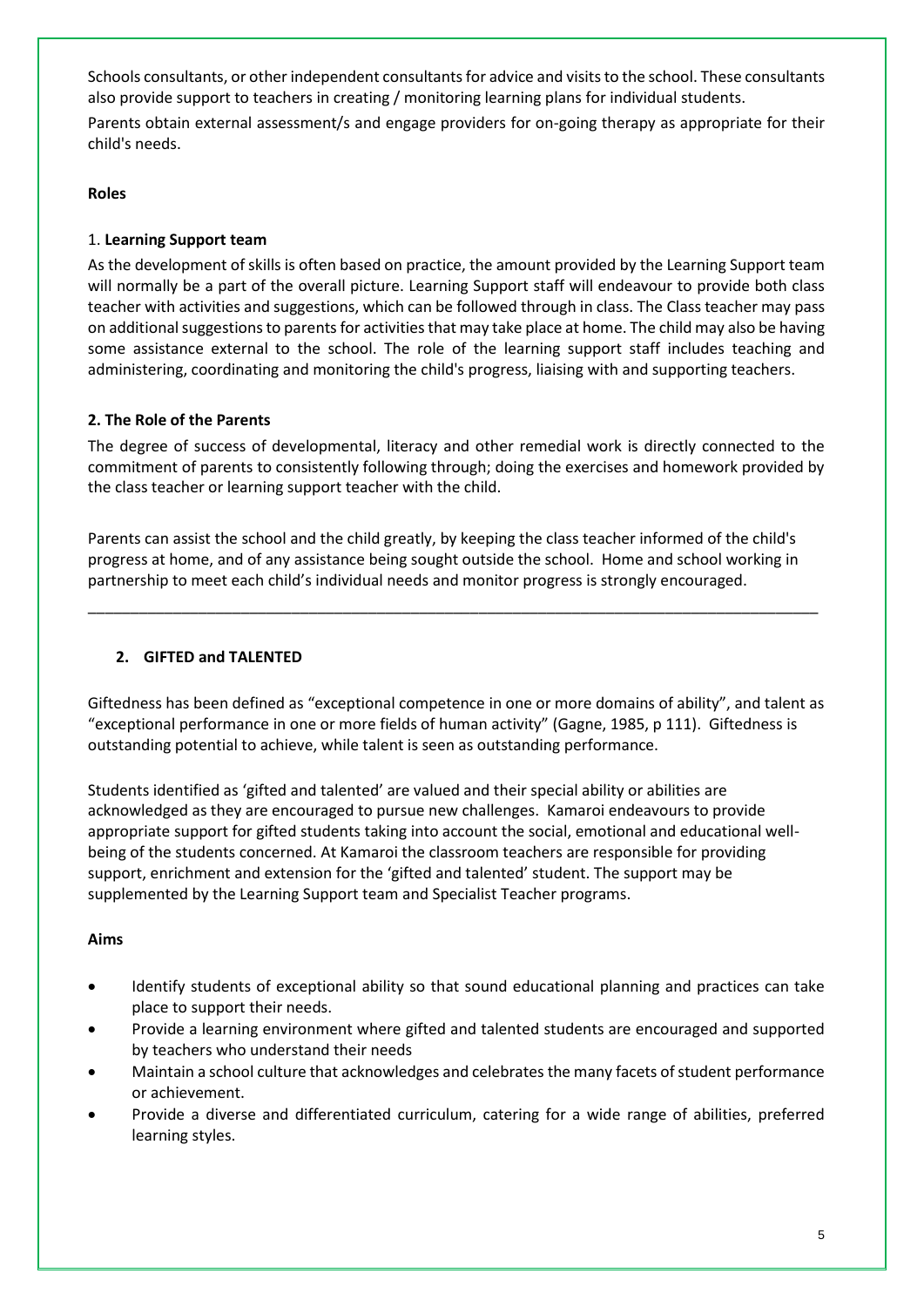# **Identification**

A multi-dimensional approach to identification that includes both subjective and objective means of measurement will be used to reduce the chance of underachieving gifted students being overlooked in the identification process. We:

- Encourage teachers to be familiar with the characteristics of gifted underachievers.
- Use previous assessments or observations to examine a pattern of achievement.
- Use screening tools such as:
	- o National Literacy and Numeracy Progressions
	- o Summative Tests
	- o NAPLAN
	- o teacher-constructed tests / curriculum-based assessments
	- o teacher observations
	- o work samples

The process of identification aims to:

- apply school-wide
- use multiple identification criteria
- be inclusive & culturally fair
- recognise degrees & types of giftedness and talent
- promote differentiation
- encourage input from caregivers and students.

## **Implementation**

- Teachers support the identification and implementation of support and programs which may include extension programs
- Where possible, professional development will be provided for staff in relation to gifted education and differentiation.

\_\_\_\_\_\_\_\_\_\_\_\_\_\_\_\_\_\_\_\_\_\_\_\_\_\_\_\_\_\_\_\_\_\_\_\_\_\_\_\_\_\_\_\_\_\_\_\_\_\_\_\_\_\_\_\_\_\_\_\_\_\_\_\_\_\_\_\_\_\_\_\_\_\_\_\_\_\_\_\_\_\_\_\_\_\_

Provide for students with giftedness though our reading and mathematics groups